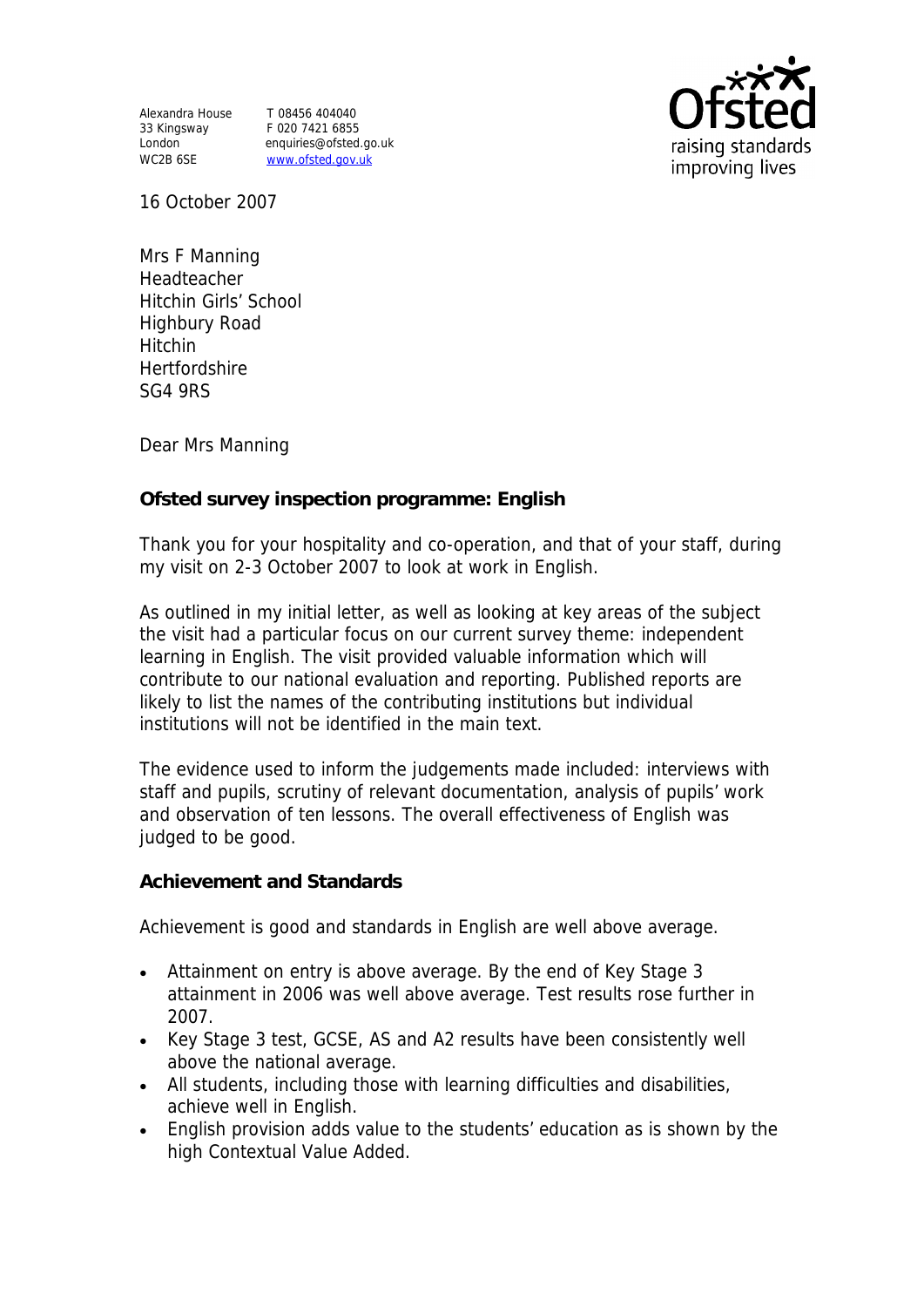## **Quality of teaching and learning of English**

The quality of teaching and learning in English is good with some outstanding features.

- English teachers form a cohesive and self-critical group. As a result there is a constant drive to improve teaching.
- Teachers have benefited from sharing good practice under the school's science specialist status.
- Teaching seen was consistently good with some outstanding features. Students spoke very highly of their teachers.
- Amongst the strengths in teaching are the following: teachers always set clear intended learning outcomes; students are given many opportunities to work independently and are well supported in lessons, and, learning is good because of the variety of activities offered.
- Occasionally, teachers' questions are closed which limits opportunities for students to expand on their responses.
- Teachers have successfully inculcated a strong and abiding love of literature in their students as seen from the way that the students spoke about their reading.
- Assessment is such that students are always told what they need to do next to improve further. They are also given good support in working towards the targets that their teachers set for them.

**Quality of curriculum** 

The quality of the curriculum in English is good.

- Students like English because of the way that planning ensures a variety of interesting activities that engage students of differing abilities. Planning has a strong focus on encouraging reading and creative writing, both spoken of well by students.
- The English department has introduced GCSE media studies at GCSE (September 2005) and AS (September 2007) in order to widen the choice given to students in Years 10 and 11.
- All aspects of English are covered so that students have equal opportunities to improve their speaking, listening, reading and writing. This is further supplemented by extra curricular activities such as book clubs, theatre visits and taking part in drama productions.
- The curriculum offers some opportunities to celebrate other cultures through reading and discussion.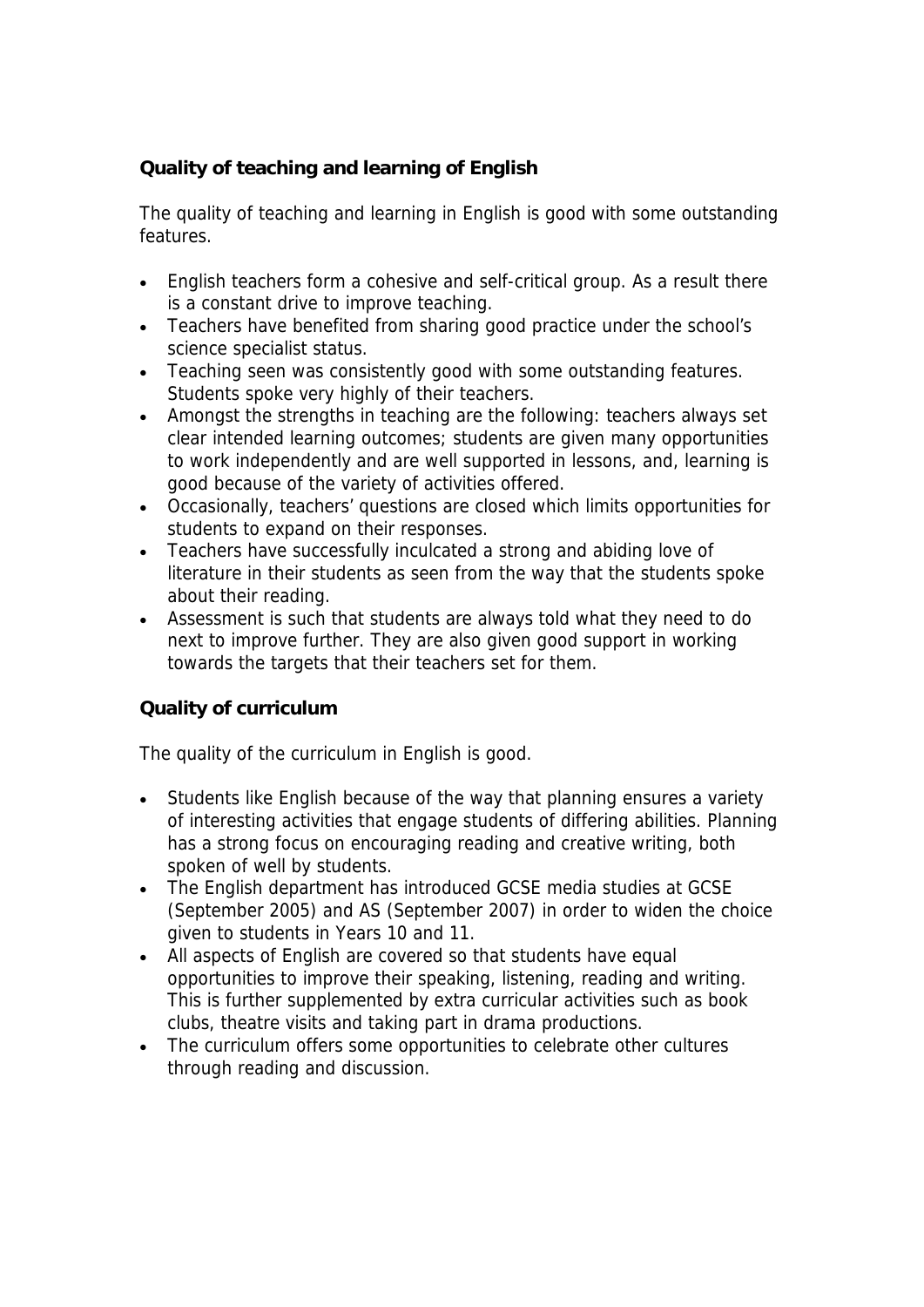**Leadership and management of English**

Leadership and management in English are outstanding.

- Test and examination results have continued to improve because of the strong focus on improving standards introduced by the subject leader. This has been done through strong collaborative work within a cohesive department that shares its drive for improvements. The result has been comprehensive and detailed planning with agreed areas for improvement.
- Senior leaders work closely with the English department and monitor its work with clear areas for improvement identified and revisited subsequently. The link governor knows the department's work well and has very good relationships with staff.
- Amongst the many improvements in the department since the last inspection have been the strong focuses on the students' learning and on enhancing their love of literature. The result has been students who readily engage in creative writing and whose work is taken very seriously by their peers and their teachers.

**Independent learning in English** 

Provision for independent learning is good with outstanding features.

- Students have regular opportunities to work independently. This is one of many areas of experience that students speak highly of.
- Opportunities to work independently have had a positive impact on the students' learning. It has also helped create avid readers who clearly love literature. This is further shown through the students' many examples of creative writing.

**Inclusion**

Inclusion in English is good.

- All students feel fully included in the life of the English department. Students speak very highly of their teachers and of their experiences of English.
- Teachers always vary the activities offered in their lessons. As a result students of differing abilities have opportunities to experience their preferred learning style. This is further enhanced by teachers differentiating tasks set to help students make the best of their capability. Consequently, no particular group underachieves in English.